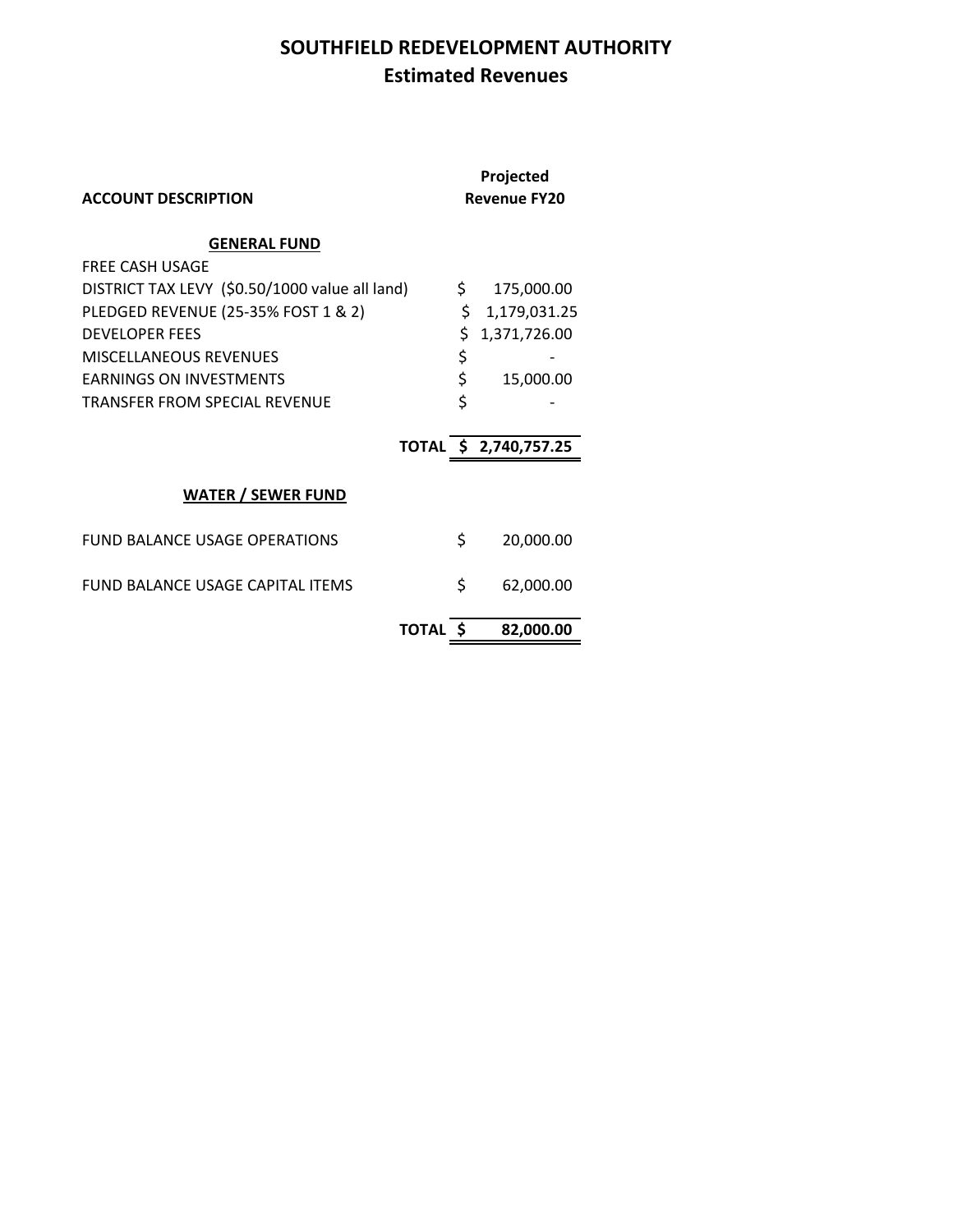# **SOUTHFIELD REDEVELOPMENT AUTHORITY Appropriations**

| <b>GENERAL FUND</b><br><b>BOARD OF DIRECTORS</b> | <b>BOARD OF</b><br><b>DIRECTORS</b><br><b>PROPOSAL</b><br><b>FY20</b> |
|--------------------------------------------------|-----------------------------------------------------------------------|
|                                                  |                                                                       |
| <b>DIRECTOR'S SALARIES</b>                       | \$<br>45,000.00                                                       |
| RECORDING SECRETARY                              | \$<br>5,000.00                                                        |
| <b>ANNUAL AUDIT</b>                              | \$<br>22,500.00                                                       |
| <b>BOARD OF DIRECTORS</b><br>L                   | \$<br>72,500.00                                                       |
| <b>EXECUTIVE OFFICER</b>                         |                                                                       |
| <b>EXECUTIVE DIRECTOR SALARY</b>                 | \$<br>150,000.00                                                      |
| <b>EXECUTIVE ADMIN ASSISTANT</b>                 | \$<br>20,000.00                                                       |
| ADVERTISING GENERAL OPERATIO                     | \$<br>7,000.00                                                        |
| <b>EXEC OFFICE OTHER PROF SVCS</b>               | \$<br>25,000.00                                                       |
| <b>PAYROLL SERVICES</b>                          | \$<br>2,000.00                                                        |
| <b>SUBSCRIPTIONS</b>                             | \$<br>500.00                                                          |
| COPIER LEASE/MAINT/SUPPLIES                      | \$<br>4,200.00                                                        |
| OFFICE SUPPLIES/MISC EXPENDITU                   | \$<br>5,000.00                                                        |
| POSTAGE EXPENSE                                  | \$<br>2,000.00                                                        |
| TRAVEL/MILEAGE/CONFERENCES                       | \$<br>2,000.00                                                        |
| <b>EXECUTIVE OFFICE ASSOC DUES</b>               | \$<br>250.00                                                          |
| FIRE MV & OTHER INSURANCE                        | \$<br>40,000.00                                                       |
| <b>EXECUTIVE OFFICE</b><br>L                     | \$<br>257,950.00                                                      |
| <b>RESERVE</b>                                   |                                                                       |
| <b>RESERVE FUND</b>                              | \$<br>50,000.00                                                       |
| <b>GENERAL FUND RESERVE</b>                      | \$<br>50,000.00                                                       |
| <b>FINANCE</b>                                   |                                                                       |
| <b>TREASURER SALARY</b>                          | \$<br>115,000.00                                                      |
| ACCOUNTING ASSISTANT                             | \$<br>20,000.00                                                       |
| RECAP & ASSESSMENT PROFESSIO                     | \$<br>30,000.00                                                       |
| CAPITAL PROJECT FINANCIAL SERV \$                | 20,000.00                                                             |
| TRAVEL/MILEAGE/CONFERENCE                        | \$<br>2,000.00                                                        |
| OTHER FINANCIAL SERVICES                         | \$<br>15,000.00                                                       |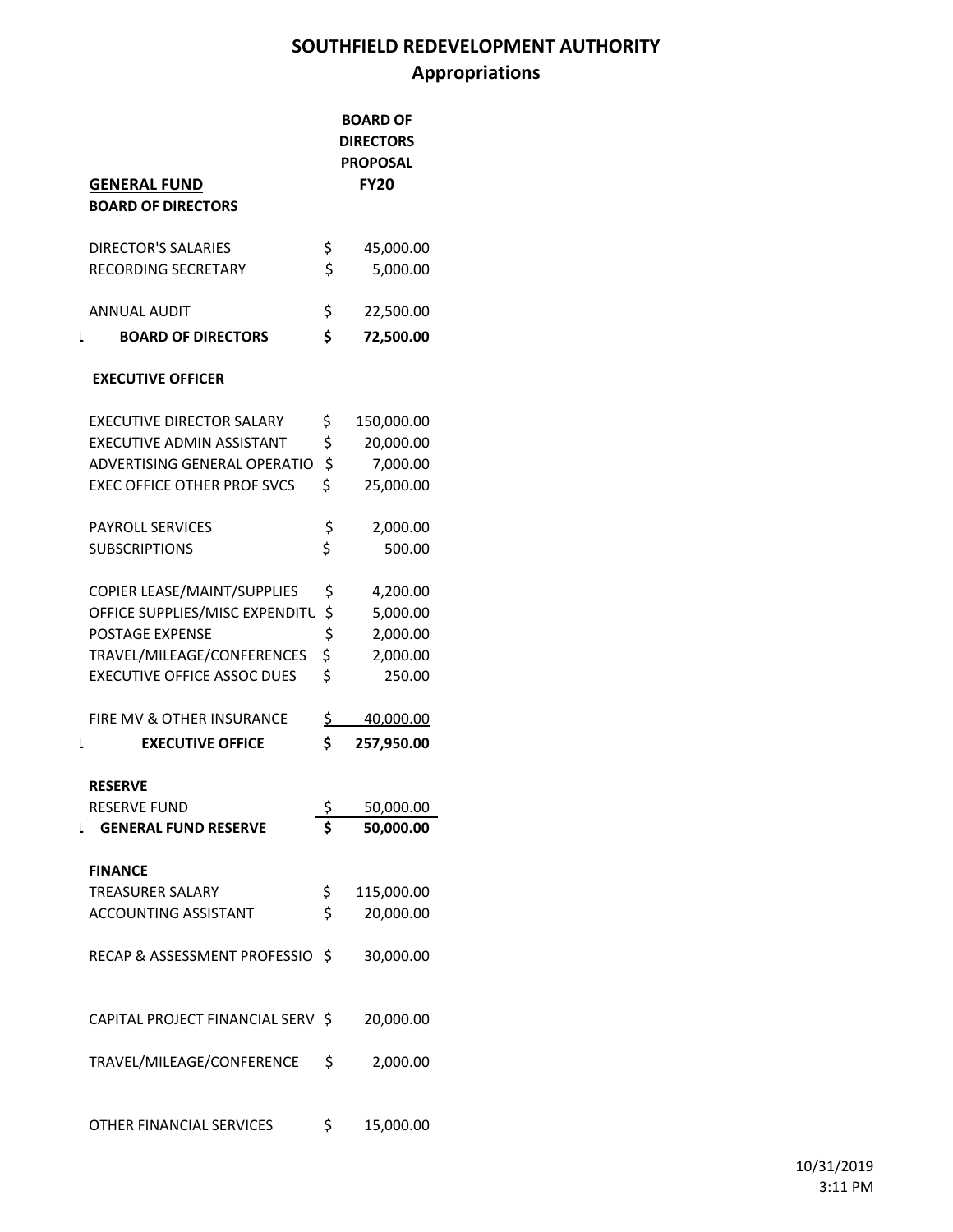# **SOUTHFIELD REDEVELOPMENT AUTHORITY Appropriations**

|                                       |                         | <b>BOARD OF</b>  |  |  |
|---------------------------------------|-------------------------|------------------|--|--|
|                                       |                         | <b>DIRECTORS</b> |  |  |
|                                       |                         | PROPOSAL         |  |  |
| <b>FINANCE ASSOCIATION DUES</b>       | \$                      | 150.00           |  |  |
| <b>ACCT MISC</b>                      |                         | 500.00           |  |  |
|                                       |                         |                  |  |  |
| <b>BANK SERVICE CHARGE</b>            |                         | 250.00           |  |  |
| <b>INSURANCE-BOND</b>                 | $\frac{5}{5}$           | 750.00           |  |  |
| <b>FINANCE</b><br>L                   |                         | 203,650.00       |  |  |
| <b>LEGAL</b>                          |                         |                  |  |  |
| SPECIAL COUNSEL                       | \$                      | 100,000.00       |  |  |
| LEGAL<br>L                            | $\overline{\mathsf{s}}$ | 100,000.00       |  |  |
| <b>INFORMATION SYSTEMS</b>            |                         |                  |  |  |
| INTERNET/WEBSITE                      | \$                      | 8,000.00         |  |  |
| <b>COMPUTER SOFTWARE MAINT</b>        | \$                      | 5,000.00         |  |  |
|                                       |                         |                  |  |  |
| <b>FINANCIAL SOFTWARE</b>             | \$                      | 6,000.00         |  |  |
| <b>IT/GIS SERVICES</b>                | \$                      | 10,000.00        |  |  |
| <b>IT EQUIPMENT</b>                   |                         | 5,000.00         |  |  |
| <b>INFORMATION SYSTEMS</b>            | $rac{5}{5}$             | 34,000.00        |  |  |
|                                       |                         |                  |  |  |
| <b>PLANNING</b>                       |                         |                  |  |  |
| <b>LAND USE ADMINISTRATOR</b>         | \$                      | 104,000.00       |  |  |
| <b>ASSISTANT LAND ADMIN</b>           | \$                      | 66,000.00        |  |  |
| <b>HOUSING COORDINATING SERVICE</b>   | \$                      | 9,000.00         |  |  |
| PLANNING ASSOCIATION DUES             | \$                      | 200.00           |  |  |
| <b>ENGINEERING MISC</b>               | \$                      |                  |  |  |
|                                       |                         | 600.00           |  |  |
| PLANNING ENGINEERING SERVICE! \$      |                         | 50,000.00        |  |  |
| <b>PLANNING</b><br>L                  | \$                      | 229,800.00       |  |  |
| PENSION, BENEFITS & INS.              |                         |                  |  |  |
| <b>CONTRIBUTORY RETIREMENT</b>        | \$                      | 124,594.00       |  |  |
| <b>SHORT&amp;LONG TERM DISABILITY</b> | \$                      | 15,500.00        |  |  |
| <b>UNEMPLOYMENT BENEFITS</b>          | \$                      | 1,000.00         |  |  |
|                                       |                         |                  |  |  |
| <b>OPEB CONTRIBUTIONS</b>             | \$                      | 60,000.00        |  |  |
| <b>HEALTH INSURANCE</b>               | \$                      | 155,481.00       |  |  |
| <b>SOCIAL SECURITY TAX</b>            | \$                      | 3,000.00         |  |  |
| MEDICARE INSURANCE                    | \$                      | 750.00           |  |  |